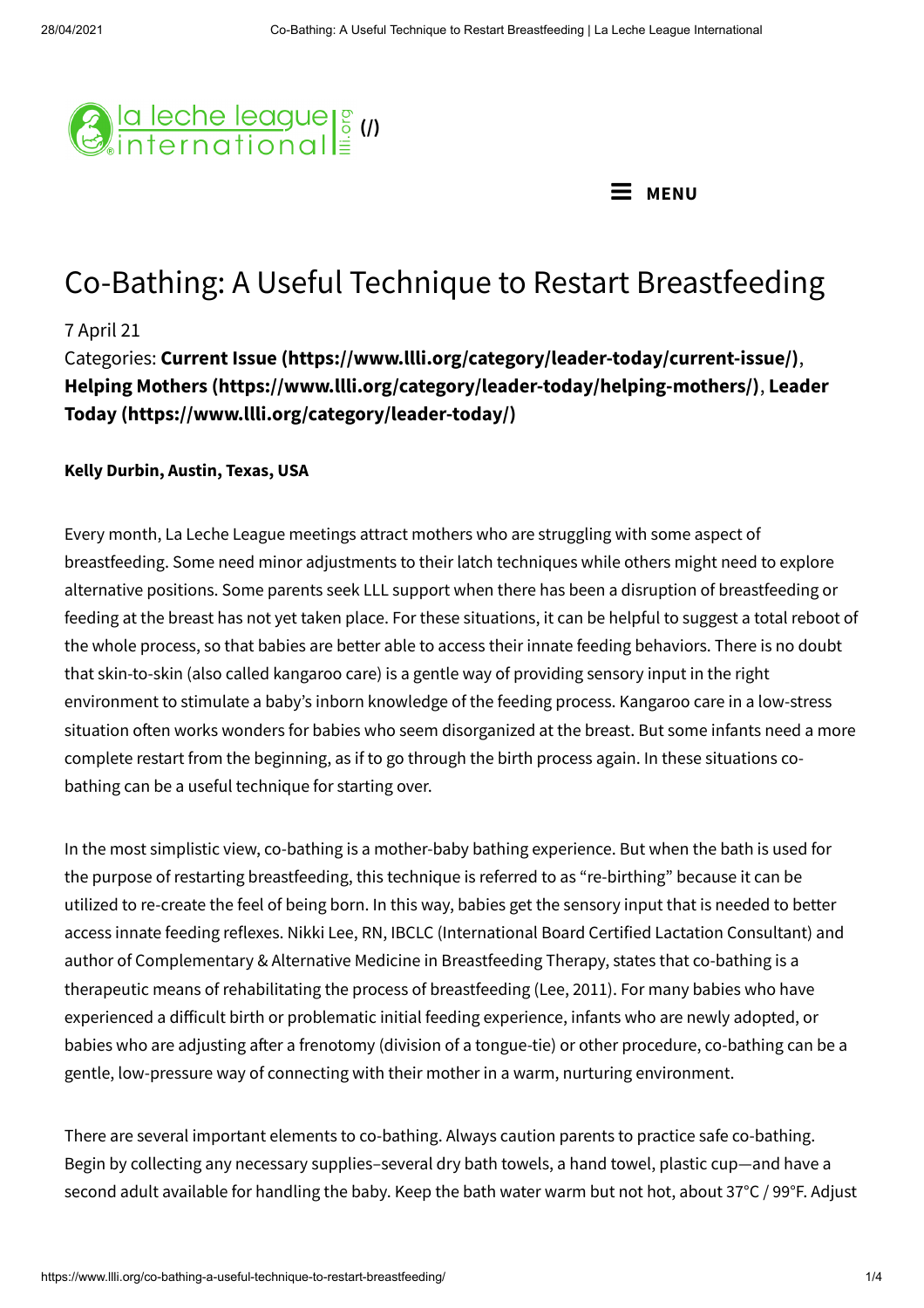the water level so that the breasts can be above the water line when the mother is reclined.



Basic steps for co-bathing

- Before placing the baby in the bathtub, be sure that the mother is seated safely in the water.
- A partner or other adult can bring the baby to the tub.
- Place the baby in the water, lying on their back, fully supported by the mother's arms. Be sure the baby's full face is out of the water.
- Relax in this position for a while, allowing the baby to enjoy the warm water and the peaceful, nurturing environment.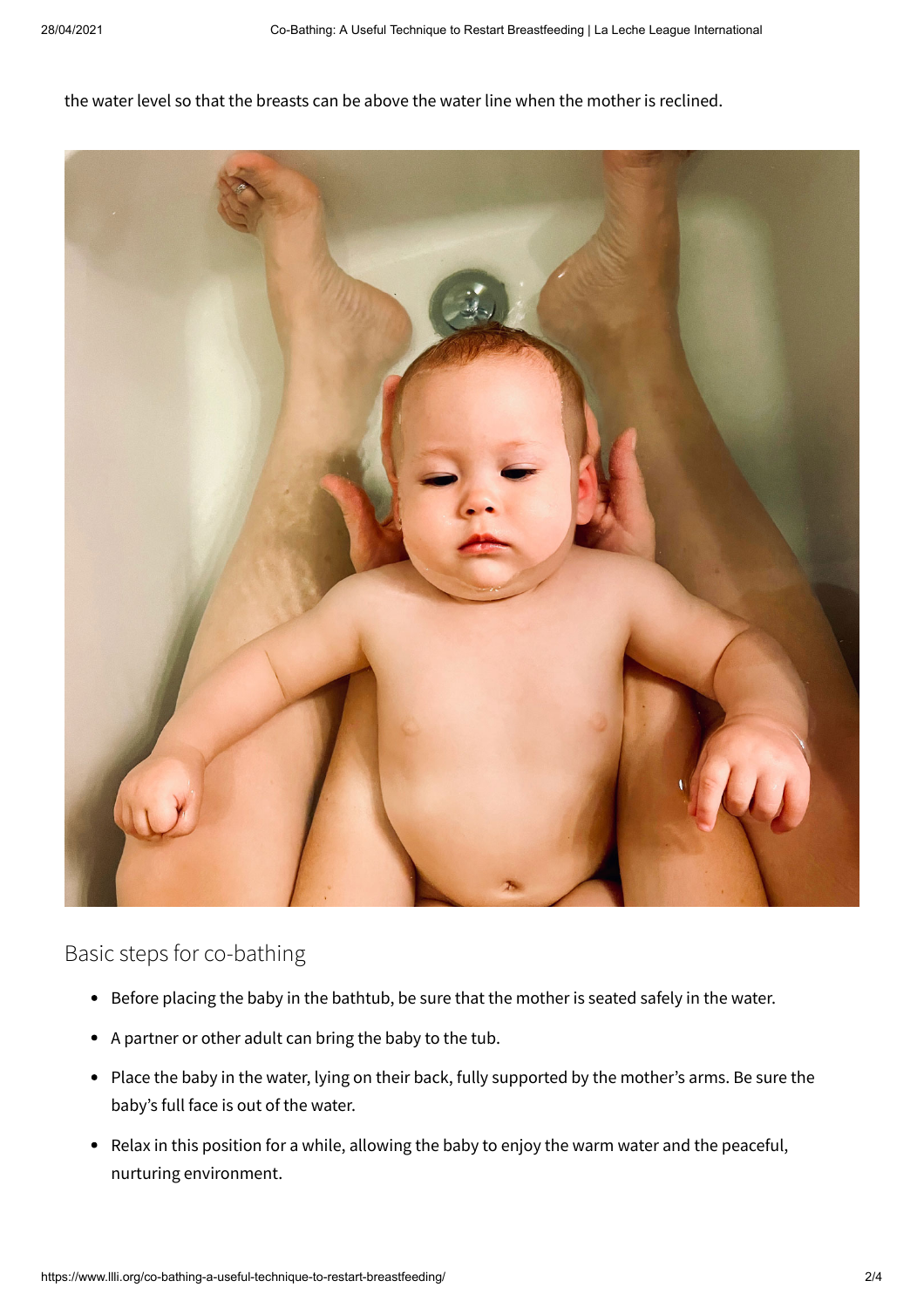- After relaxing a while, the mother will sit back into a reclined position, bringing the baby out of the water and onto the chest between the breasts, skin-to-skin in a tummy-down position on mother's chest
- Because the baby's upper body will be out of the water, place a hand towel over the baby's back and use a plastic cup to pour warm water over the baby and the towel. This will help keep the baby warm while in the skin-to-skin position. Pour water over the baby's back frequently to keep the towel warm.
- Allow the baby to rest skin-to-skin for a while. In this position; many babies will be prompted to begin seeking the breast, and to use innate feeding behaviors to find the nipple, to latch and begin feeding even if the baby has never latched before.
- Be realistic about expectations. This environment re-creates the feel of emerging from the womb and can activate a baby's feeding reflexes, even if they are beyond the newborn stage, however, feeding at the breast is not a guarantee in this situation.
- When the bath is over, the mother hands the baby to another adult before getting out of the bath.
- Safety precautions: Pay close attention to the water temperature and the air temperature while cobathing to keep the baby sufficiently warm while in the bath. Note that cooler air temperatures will cool the bath water quickly. Co-bathing with the assistance of another adult ensures the infant can always be handed safely to a second adult who can quickly dry the baby and keep them warm.

Since part of the goal with co-bathing is to initiate feeding at the breast, be sure to encourage parents to be aware of the baby's appetite before getting in the bath. They can aim to have the baby in the bath during a time when baby is not extremely hungry, nor at a time when they have just been fed. Aim for something in between in order to maximize the chances of bathing while the baby is happy and is likely to be interested in feeding. If the baby does not latch during the bathing experience, the baby can be placed skin-to-skin after the bath for more low-pressure feeding opportunities.

Co-bathing is an interesting combination of peaceful hydrotherapy and skin-to-skin that can help many babies access their mammalian feeding skills. If this technique is successful for helping a baby find the breast and initiate feeding, it may be wise to spend as much time in the skin-to-skin position in the day or two after the bath experience. This provides the baby with several more positive opportunities to practice new feeding skills.

Lee, N. (2011). Complementary and Alternative Medicine in Breastfeeding Therapy.

**Kelly Durbin** has been a Leader for about ten years in the United States with experience leading meetings in five different states across the country. She, her husband and their two daughters now live in Austin, Texas, USA.